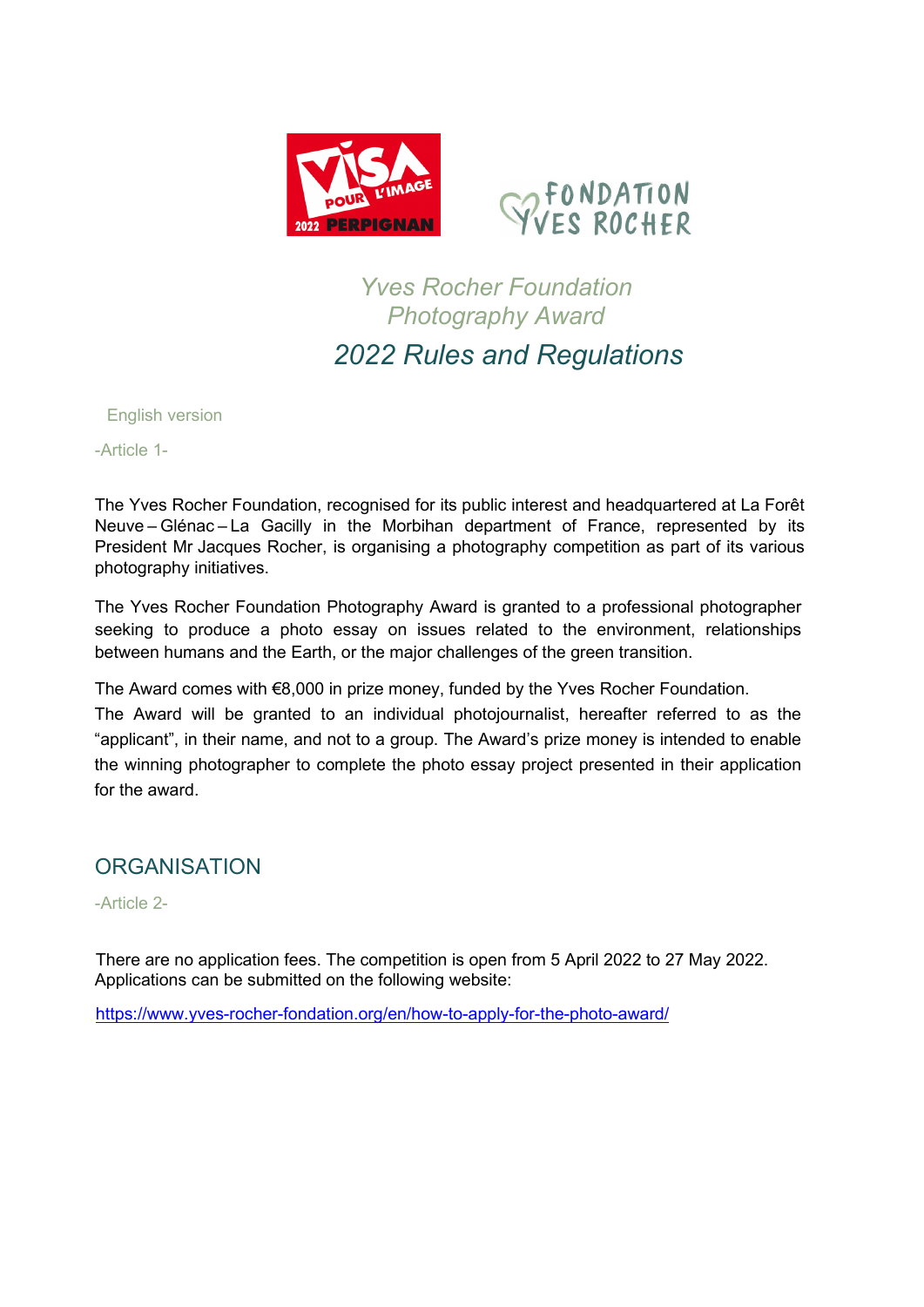## THE APPLICATION PACK

#### -Article 3-

The conditions for the award are:

- to be working as a photojournalist; and
- being able to write and speak in French or English.

### Send an application via the WIIN platform, including:

- *1.* A curriculum vitae.
- *2.* A cover letter from the applicant containing a description of their photo essay project (maximum 1 typed page). This letter must not contain any information identifying the applicant.
- *3.* A provisional budget for funding the photo essay project. Note: In the event of additional funding for the project from other partners, the applicant must provide the names of these partners for approval by the Yves Rocher Foundation, which reserves the right not to mention them.
- *4.* A photo essay produced in black and white or in colour: between 12 and 20 images maximum (see accepted format).
- *5.* Scans from publications where appropriate.
- *6.* The signed application form.
- *7.* A copy of the photographer's identity document.
- *8.* A sworn statement that they work as a photojournalist.

The photographs provided must comply with the following criteria:

- JPEG format only (TIFF and EPS formats are not permitted).
- IPTC fields completed (captions and copyright) and a PDF file of the captions.
- Maximum file size per image: 3 MB.
- Image files must be named and numbered in the desired order of projection for the jury. *Note: Applications that do not meet the technical criteria set out above will be disqualified from the competition.*
- To maintain the anonymity of the files, no mention of the applicant's identity should be visible in the images.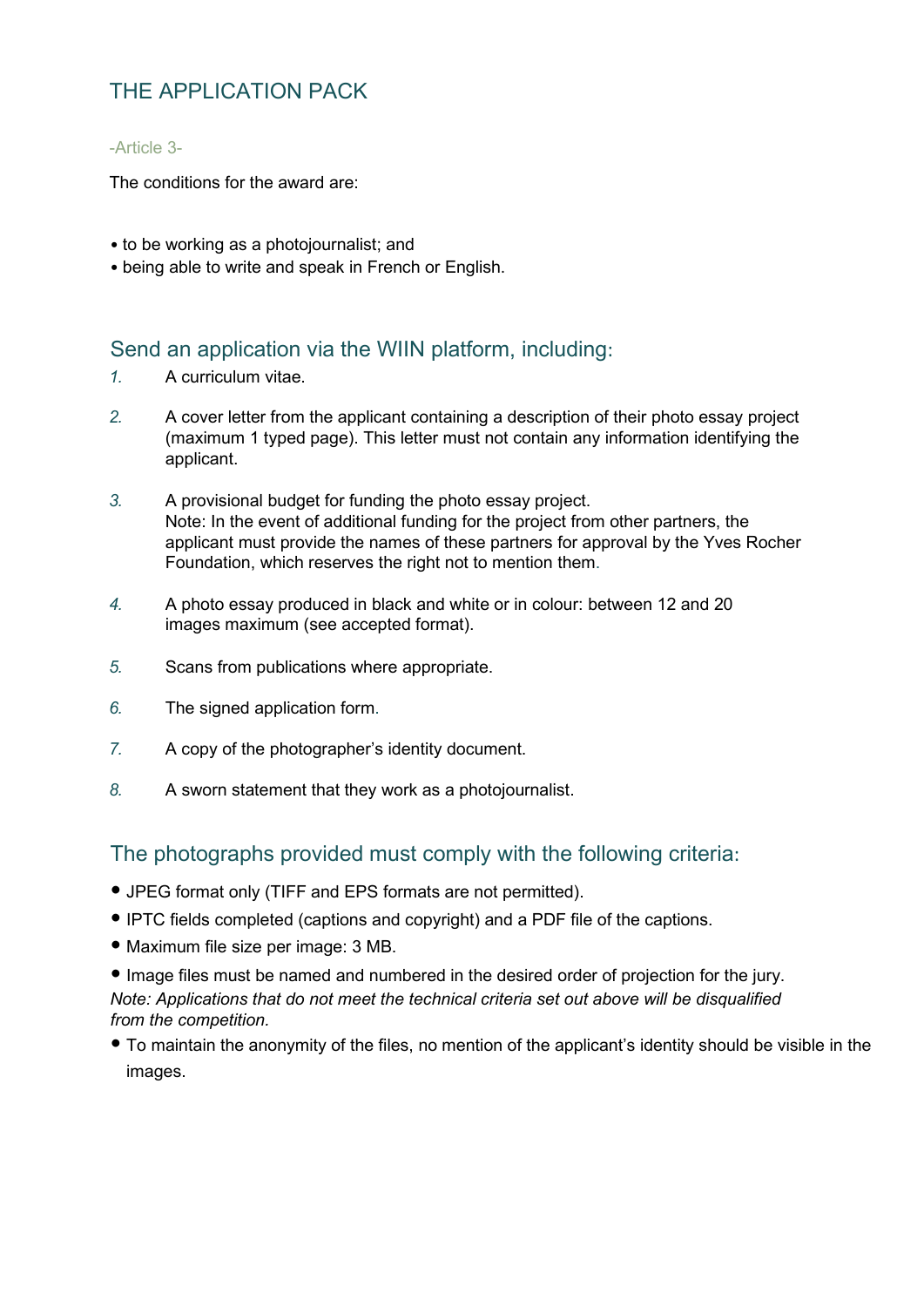### **CONDITIONS**

#### **-Article 4-**

The jury, made up of personalities from the world of photography and the environment, will convene on Thursday, **30 June 2022** to designate the winner of the Award who will be announced and awarded their prize at an evening event at the International Photojournalism Festival "Visa pour l'Image – Perpignan" **on 3 September 2022.**

The Award winner will be granted the amount of **€8,000 (eight thousand euros**) in two instalments: half when the prize is awarded so that they can start work on the project and the remaining half when the winner informs the Foundation of their departure to produce their photo essay.

### The winner agrees to:

*1.* Complete their photo essay by 30 March 2023 at the latest to allow for:

- the potential exhibition of their work at the La Gacilly Photo Festival which will (in theory) take place from 1 June 2023 to 30 September 2023 in La Gacilly.
- the potential presentation of their work in the form of an exhibition or screening event during the 35th International Photojournalism Festival "Visa pour l'Image – Perpignan", to take place over the first three weeks of September 2023.
- *2.*Refrain from submitting their photo essay for any other awards, competitions or scholarships before its presentation at the La Gacilly Photo Festival in June 2023.
- *3.* Refrain from publishing the photographs taken for the project being submitted for the Award before its presentation at the International Photojournalism Festival "Visa pour l'Image – Perpignan" in September 2023.
- *4.*Include the reference "Winner of the Yves Rocher Foundation Photography Award" in all publications and communications concerning the photo essay.
- *5.*Donate three high-definition photographs to the Yves Rocher Foundation, along with a portrait of themselves, for communication purposes related to the Award.
- *6.*Donate three photographs to the Yves Rocher Foundation once they have completed their work for the Award and

also provide the Foundation with high-definition files of the full photo essay produced for the Award on a CD-ROM or hard disk.

- *7.*Be present in Perpignan (in accordance with the health measures applicable at the time) during the screening event for the International Photojournalism Festival "Visa pour l'Image – Perpignan" on Saturday, 3 September 2022 when the prize will be awarded to the winner by a representative from the Yves Rocher Foundation.
- *8.* Refrain from announcing that they are to receive the Yves Rocher Photography Award before the official announcement at the International Photojournalism Festival "Visa pour l'Image – Perpignan" on 3 September 2022.